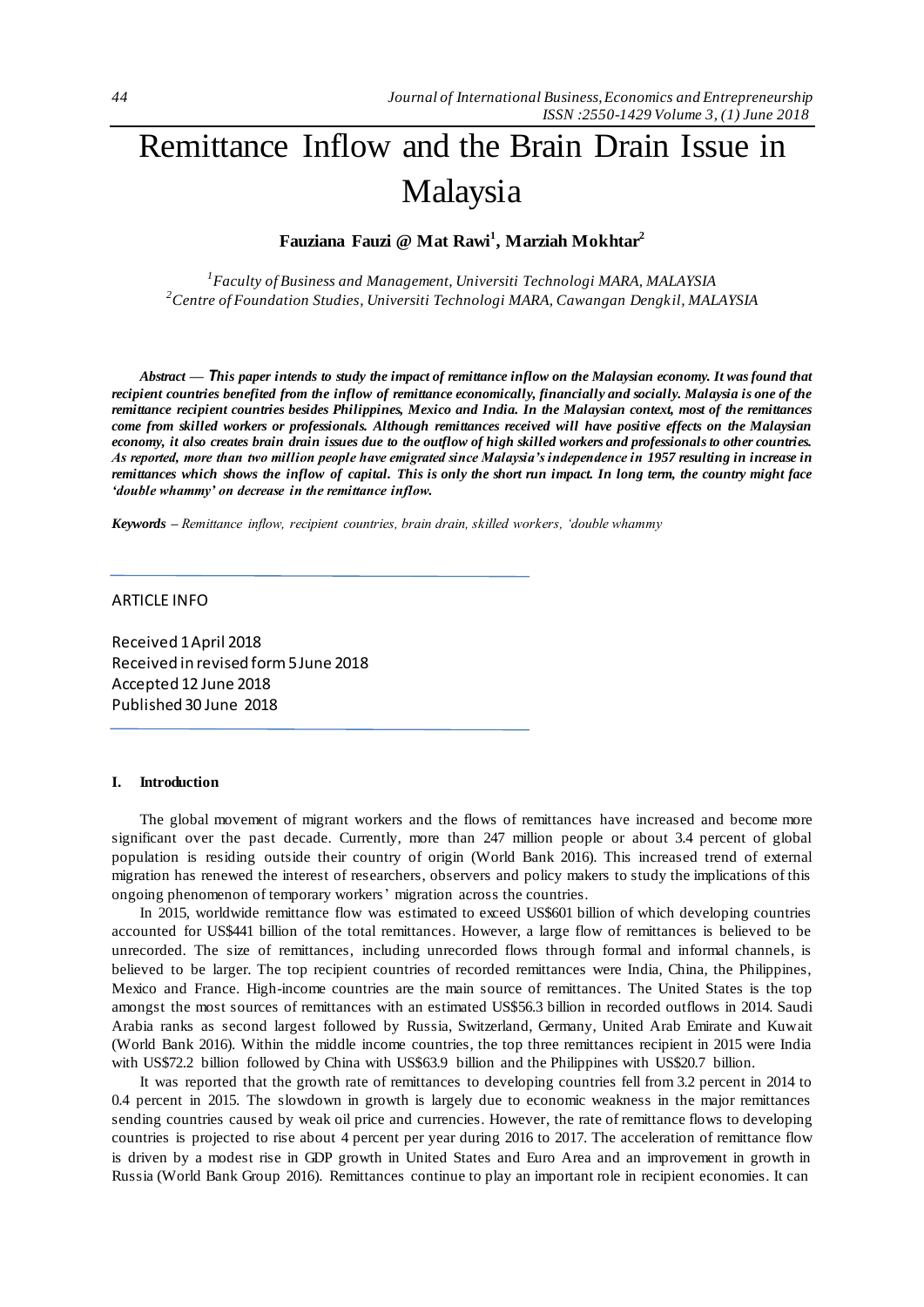be seen that worker's remittances are major foreign exchange earnings in small economies such as Tonga where remittance is equal to 27% of its GDP. Remittances to Philippines support domestic consumption, a key source of economic growth. Money sent by overseas Vietnamese has boosted the local business and real estate markets.

#### **II. Positive and negative impact of remittances**

Many studies have found that remittances have a positive impact on poverty and health in the developing world while others have found that migration and remittances can also have negative effects on labor supply, education and economic growth (Adams, 2011). The study by Ang (2007) attempted to contribute to the country-specific case study literature by exploring how a remittance – recipient country like Philippines has made use of its remittances for development purposes. The study looks into both national and regional impact of remittances in the economy. The result reveals that at the national level, remittances do influence economic growth positively and significantly.

Giuliano & Arranz (2009) analyzed the importance of remittances in promoting economic growth, looking specifically at the interaction between remittances and the financial sector. They studied how local financial sector development influences a country's capacity to take advantage of remittances. Well-functioning financial markets by lowering costs of conducting transaction may help direct remittances to projects that yield the highest return and therefore enhance economic growth rates. On the other hand, remittances might become a substitute for inefficient of nonexistent credit markets by helping local entrepreneurs bypass lack of c ollateral or high lending costs and start productive activities. The result shows that remittances boost growth in countries with less developed financial systems by providing an alternative way to finance investment and helping overcome liquidity constraints. There could be an investment channel through which remittances can promote growth especially when financial sector does not meet the credit needs of the population. In contrast, while more developed financial systems seem to attract more remittances; they do not seem to magnify their growth impact.

Study by Simon et al. (2014) examines the impact of remittances on economic growth in Small Island Developing States (SIDS) which receive much higher levels of the remittances inflows relative to GDP than other developing countries. The research empirically investigated the link between remittances inflows and per capita income growth using macroeconomic data. Key findings provide no evidence that per capita income growth would be lower in the absence of remittances in developing countries not classified as SIDS. In contrast, it found a positive, statistically significant association between growth and remittances to SIDS. This suggests that remittances reduce economic volatility in the Pacific group of SIDS and have a favorable labor-supply impact in sub-Saharan African SIDS.

A look at remittances in Mexican states suggests that they have a range of positive effects on economic development. Higher remittances are correlated with better outcomes in labor markets although these effects are difficult to discern in states where migration is less common. In high-migration states, we find evidence that wages and employment rise with remittances while unemployment rates fall. Orrenius et al. (2009) found remittances raise wages on average, primarily by shifting the lowest-wage workers higher up the wage distribution. In general, remittances are expected to have a positive effect on the economic growth of the recipient countries when they complement national savings and enhance the total pool of financial resources for investment purposes. Ramirez (2013) found that remittances flow has a positive and significant impact on economic growth in selected Latin American and Caribbean countries during 1990-2007 periods. The effect of remittance is more obvious once the countries' financial development and degree of economic freedom are taken into account.

Adams and Cuecuecha (2010) found positive impact on household expenditure and investment using Guatamela data. Findings from the research supported the view that remittances have positive impact on economic development by increasing the level of investment in human capital and physical capital. Households receiving remittances in Guatamela tend to view their earning as a transitory stream of income and spend more on investment rather than on consumption. Azam (2013) discovers that there is evidence and significant findings of migrant worker's remittances as a source of economic growth. The study examines four developing cou ntries namely Bangladesh, India, Pakistan and Sri Lanka based on annual time series data covering the period 1976- 2012. It was found that inflow of migrant remittances increase aggregate expenditure through consumption and investment which are needed for economic development.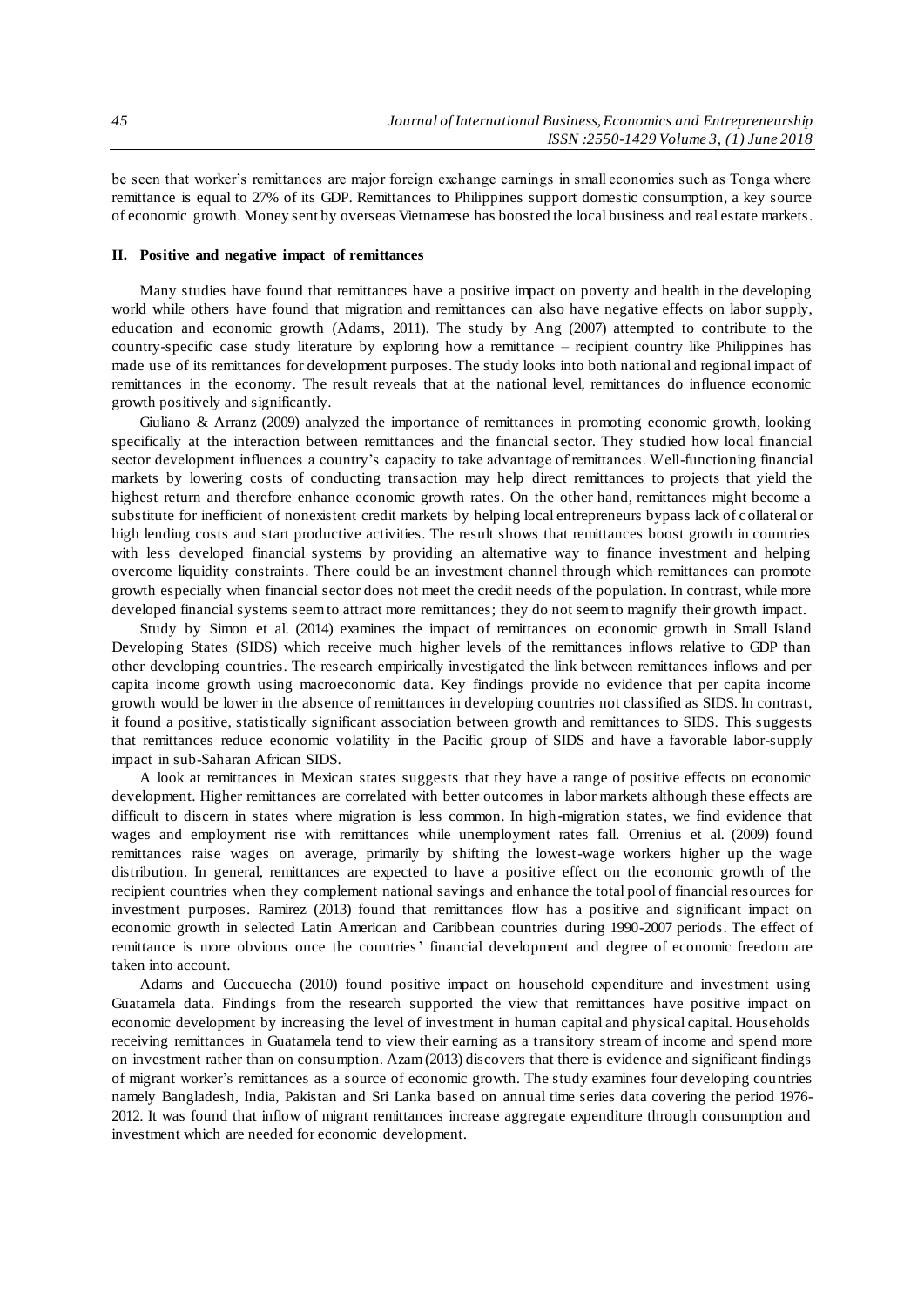Abu Siddique et al. (2010) investigated the causal relationship between remittances and economic growth in Bangladesh, India and Sri Lanka using data for the period 1976 to 2006. The results show that there is only a one-way causal relationship from remittances to economic growth in Bangladesh; there is no causal relationship between growth in remittances and economic growth in India; but in Sri Lanka, a two -way directional causality is found. In Bangladesh's case, the majority of remittance payments are in fact used for consumption purposes as opposed to investment and savings. The causality of remittances on economic growth in Bangladesh could be due to a number of factors, including the multiplier effect, whereby injected capital through consumption indirectly contributes to economic development and growth through the flow on effect. Additionally, despite remittance spending on investment being low, even a small portion can help to alleviate liquidity constraints and directly contribute to growth. This is especially compelling for Bangladesh given that employment overseas helps somewhat in alleviating unemployment pressure at home.

Gupta et al. (2009) makes a first attempt at studying the impact of the steadily growing remittance flows to sub-Saharan Africa. Though the region receives only a small portion of the total recorded remittances to developing countries, and the volume of aid flows to sub-Saharan Africa swamps remittances, the paper finds that remittances have a direct poverty-mitigating effect and a positive impact on financial development. Migrant transfers help ease the immediate budget constraints of recipient households, and provide an opportunity for small savers to gain a foothold in the formal financial sector.

A study by Azam, Haseeb & Samsudin, (2016) reveals that foreign remittances Granger cause poverty among the lower middle and upper middle income countries. Foreign remittances have a convincing and statistically significant effect on poverty alleviation. The finding signifies that there are considerable conceivable benefits related with foreign remittances for poor people. Therefore, the significance of remittance inflows need not be negated in terms of growth expansion and poverty mitigation which successiv ely enhance the economic and social conditions of the migrant origin country. Thus, foreign remittances must be accepted as an anti-poverty device. Proper policy and efforts are required to upsurge remittances inflows, in which case, remittances should be channeled to more productive uses rather than merely for consumption in order to maintain sustainable reduction in poverty.

At the macroeconomic level, remittances often provide a significant source of foreign currency, which is necessary for financing imports which in turn contributes to the balance of payments. Studies by Le & Bodman (2011) showed that less-developed countries benefited from R&D investment conducted in industrialized countries through spillover effects which are channeled from highly skilled workers in developing countries to more developed countries. The study also obtained enough evidence to conclude that remittances when employed for investment purposes provide a financial channel from skilled emigration that positively and significantly affect growth.

On the other side of view, remittances can affect the economy negatively. The common consequences of the remittances flow on the exchange rate of the local currency and on the domestic price level. Study by Chowdhury & Rabbi (2014) found that the inflows of foreign exchange earnings can exert adverse effects on the international competitiveness of an economy as postulated by the" Dutch Disease " theory. The external trade competitiveness is measured by the movements of real exchange rate (RER) of the country. This study used Johansen Cointegration and Vector Error Correction Model (VECM) and annual data from 1971 to 2008. The result of the study suggests that the influx of worker's remittances significantly appreciates the real exchange and deteriorates the external trade competitiveness of Bangladesh. While increased terms of trade indicate similar adverse effects, openness in goods and capital markets and nominal devaluation improve the trade competitiveness of the country. Therefore, greater trade openness and channeling remittances to the priority investment projects can be powerful policy devices to improve the external competitiveness and avert "Dutch Disease" in Bangladesh.

It is necessary to remind that such an effect is only possible if the country is receiving remittances and suffering a rise of its real exchange rate and also if it is an industrialized country at certain level and exporting some manufactured goods. Otherwise, the country has to be a country exporting some commodities or services whose cost of production and selling prices will increase due to the entry of remittances (Yaseen, 2012). The remittances, in some beneficiary countries or families, can stimulate members of the family who profit from these incomes, living in the country of migrants' origin, to be satisfied to live without working or by withdrawing from the local labor market. The impact of workers' remittances may also have a negative impact on the local income distribution inequality.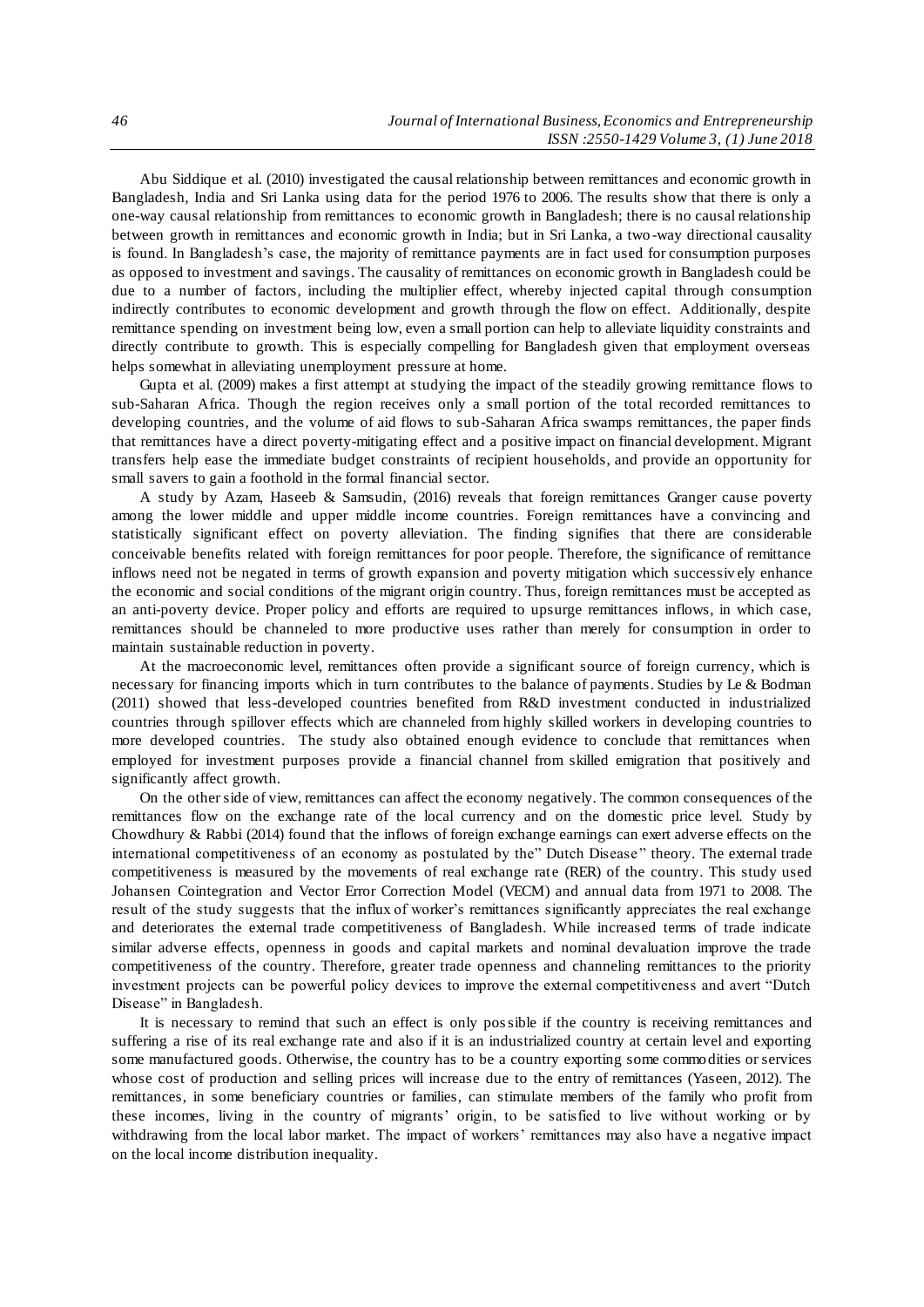|      | Countries (US\$ million) |           |                 |                    |
|------|--------------------------|-----------|-----------------|--------------------|
| Year | <b>Malaysia</b>          | Indonesia | <b>Thailand</b> | <b>Philippines</b> |
| 2000 | 342                      | 1190      | 1697            | 6961               |
| 2001 | 367                      | 1046      | 1252            | 8769               |
| 2002 | 435                      | 1259      | 1380            | 9735               |
| 2003 | 571                      | 1489      | 1607            | 10243              |
| 2004 | 802                      | 1866      | 1622            | 11471              |
| 2005 | 1117                     | 5420      | 1187            | 13566              |
| 2006 | 1365                     | 5722      | 1333            | 15251              |
| 2007 | 1556                     | 6174      | 1635            | 16302              |
| 2008 | 1329                     | 6794      | 1898            | 18642              |
| 2019 | 1131                     | 6793      | 2776            | 19765              |
| 2010 | 1102                     | 6916      | 3580            | 21423              |
| 2011 | 1198                     | 6924      | 3994            | 23 065             |
| 2012 | 1272                     | 7207      | 4124            | 24 453             |

## **III. Remittance Inflow and the Channels of Remittance Inflow in Malaysia**

Table 3.3: Migrant Remittance Inflows (US\$ million) for the year of 2000-2012 Among the ASEAN-5 Countries

#### Source: World Bank

The table above shows that, among the selected ASEAN countries, Philippines is the highest recipient of remittances from the year of 2000 until 2012. Philippines is one of the countries in the world with a long history of sending workers abroad. In 2005, the Philippines received approximately US\$11 billion of remittances, almost 10% of its GDP. It ranks as the 3<sup>rd</sup> largest recipient of remittances in the world after India and Mexico. The Philippine version of the diasporas is a well-known phenomenon that can be traced back to the early 1900s when the first group of migrants arrived in Hawaii as sugar plantation workers (Ramos, 2006). As the centennial of this event unfolds, the number of Filipinos living and working abroad has reached roughly by 10% of the total estimated population of 85 million (Commission of Filipino Overseas, 2004). Called Overseas Filipino workers (or OFWs), they are recognized as modern heroes in the Philippines. No doubt their remittances have shielded the economy from the wild swings of the Asian Financial Crises in the late 1990s.

Malaysia is the 4<sup>th</sup> after Philippines, Indonesia and Thailand. The remittance inflow to Malaysia has increased tremendously in the last decade. Malaysia remittance or money transfer market has shown immense growth in the recent years owing to the increased international migration. The increased international migration and robust economic growth are two of the main reasons responsible for the growth in remittance market. Malaysia is primarily an outward focused remittance country with the outward international remittance flows leaving the inward remittance flows far behind in terms of market size (The Business Journals, 2015)

Table 3.4 Channels of Remittance Inflow in Malaysia

|                                  | 2011              | 2012   | 2013   | 2014   | 2015   |
|----------------------------------|-------------------|--------|--------|--------|--------|
|                                  | <b>RM</b> million |        |        |        |        |
| <b>Total Inflow</b>              | 5215.8            | 4966.6 | 5764.8 | 6866.0 | 8433.3 |
| Remitted via:                    |                   |        |        |        |        |
| <b>Banks</b>                     | 4654.7            | 4362.9 | 4984.6 | 5885.3 | 7111.9 |
| Money services business licenses | 561.1             | 603.7  | 780.2  | 980.7  | 1321.4 |

Source: Bank Negara Malaysia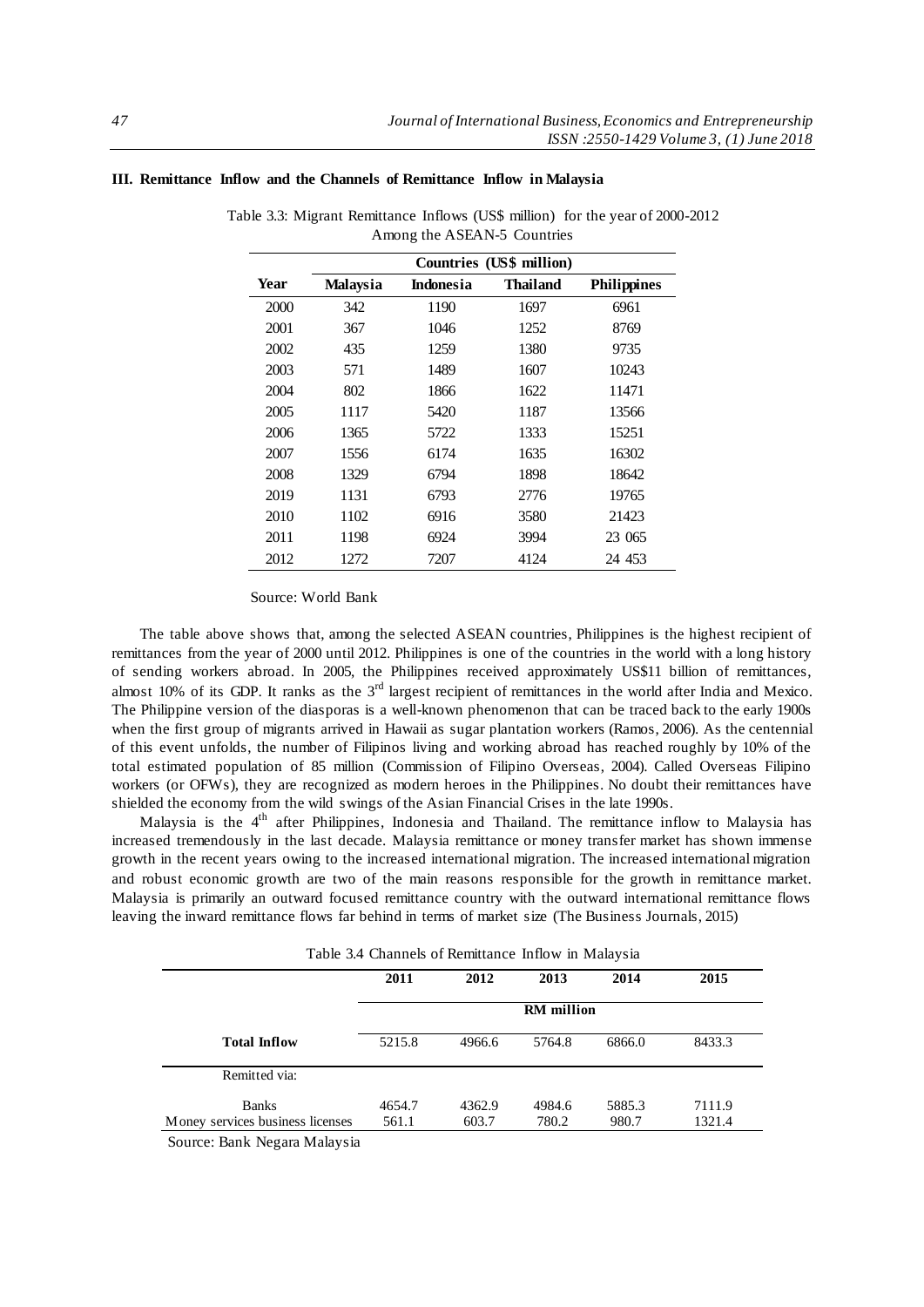There are a number of channels of remittances inflow into Malaysia. There seems to be more in the number of service providers other than banks such as financial institutions and licensed non-bank remittances service providers. The remittance and money changing industry in Malaysia has grown significantly in the last decade. Traditionally, remittance service in Malaysia was provided only by the banking institutions. With the growing importance and significance of remittance flows, in particular remittances abroad by foreign workers in the country and the objectives to increase access to formal remittance channels, Bank Negara Malaysia as the Central Bank has liberalized the policy to allow non-bank players to provide remittance services.

The number of non-bank remittance service providers had increased from 3 as at end 2005 to 39 as at end 2010, hence increasing the access points for remittance services. Consequently, total outward remittance through the formal channels had grown significantly by 119.7% to RM13.4 billion in 2010 (2005: RM6.1 billion). A more competitive environment in the remittance industry has also contributed towards enhancing services to consumers in terms of lower cost, faster speed and more extensive channels for remittance transactions.

The money-changing industry has evolved over time. Over the years, it has developed gradually as reflected in the increased total turnover of exchange transactions. As at end August 2011, the total turnover of the industry stood at RM17.7 billion, an increase of 49% from 2005. Presently, there are over 800 licensees operating at more than 1,000 premises. The remittance industry is regulated under the Exchange Control Act 1953 and the Payment Systems Act 2003. Specific legislation to regulate the money -changing industry, that is the Money-Changing Act 1998, was enacted in March 1998. Both industries are regulated by BNM. In addition to licensed money-changers which provide retail money changing services, BNM also regulates currency wholesalers. The main objective of regulation is to promote the protection of consumers though reliable, transparent and professional conduct in the provision of remittance and money -changing services, and preventing the industry from being used as a conduit for money laundering and terrorist financing.

In 2009, BNM initiated a review of the legal and regulatory framework for the money changing, remittance services and wholesale currency business industry in Malaysia, with the objective of modernizing the industry landscape, and strengthening safeguards to protect the integrity of the industry. The review culminated in the passing of the Money Services Business Act 2011 (MSB) in July 2011 which provides for the licensing, regulation and supervision of money changing, remittances and wholesale currency business under a single Act. Collectively, these businesses are described as money services business in the new landscape.

## **IV. The Inflow of Remittances and Brain Drain Issue in Malaysia**

The increasing inflow of remittances on the other side reflects the increasing number of workers' emigration from Malaysia.

| <b>Destination Country</b> | Outflow   |
|----------------------------|-----------|
| Indonesia                  | 2,504,297 |
| <b>Malaysia</b>            | 1,481,202 |
| Philippines                | 4,275,612 |
| Singapore                  | 297,234   |
| Thailand                   | 811,123   |
|                            |           |

Table 3.1: The Outflow of Migrant Stock in Malaysia and Other ASEAN-5 countries in 2010

Source: World Bank (2010)

Table 3.1 shows the outflow of migrant stock in ASEAN-5 countries in 2010. Malaysia recorded the 3<sup>rd</sup> highest outflow of migrants after Philippines and Indonesia. Malaysia, as an emerging country, experience the outflow of migrants of nearly 1.5 million compared to Indonesia and the Philippines with outflow of migrants of nearly 2.5 million and 4.7 million respectively. This is not surprising as both Indonesia and Philip pines are the key labor export countries in the region. The other emerging country of Thailand also experience outflow of migrants of nearly 0.8 million people. As a small open economy, Singapore has an outmigration of nearly 0.25 million as of 2010.

The increasing phenomenon in the remittances inflow is associated with a huge and growing worker emigration from Malaysia. It is estimated that about one million Malaysian worked and lived abroad in 2010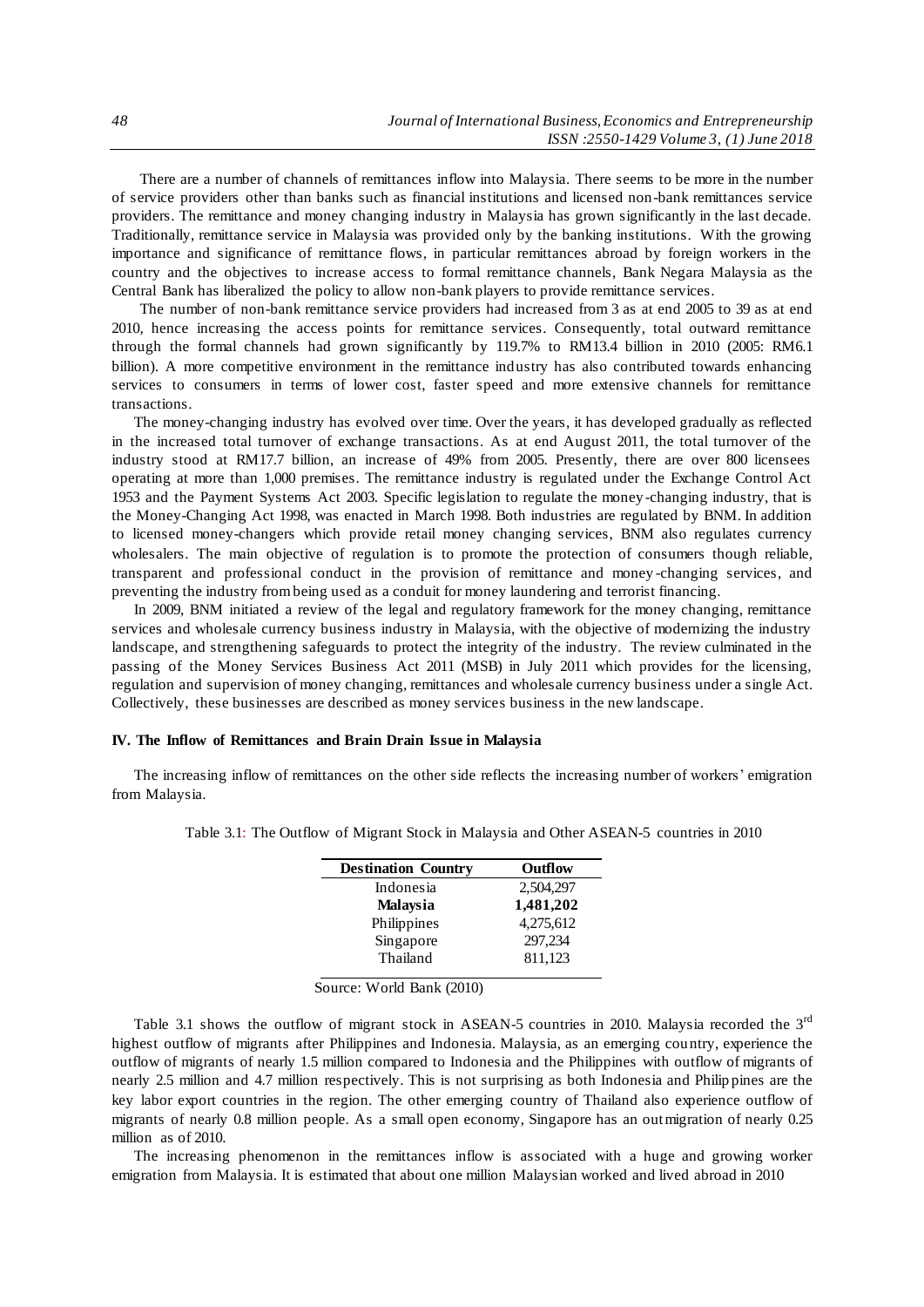which included those highly educated and skillful labor (Koay & Choong, 2013). Most of them are residing in Singapore, Australia, Brunei, United Kingdom and United States. Remarkably, Singapore has absorbed about 57% of the entire Malaysian migration. One of the push factors for Malaysians to work abroad is due to the better remuneration offered by the host countries for workers to earn a livelihood.

Other push factors are better standards of living and quality of life, access to advanced technology and more stable political conditions in the developed countries which have attracted talent from less developed areas. The majority of migration is from developing to developed countries. These statistics suggest that if developing countries provided world-class education and training opportunities, as well as opportunities for career advancement and employment, the migratory flow could be reduced<sup>-</sup> However, in reality, this may not make much difference. On the plus side, foreign-born graduates acquire expensive skills which are not available within their countries. On the negative side, these skills and knowledge never migrate back to their own countries.

| Country   | Total No. of<br>Malaysians | <b>Selected State/City</b>                                                                                          | <b>Key Sectors</b>                                                                                                                               |
|-----------|----------------------------|---------------------------------------------------------------------------------------------------------------------|--------------------------------------------------------------------------------------------------------------------------------------------------|
| US        | 61, 765                    | New York; 10413<br>Los Angeles; 5833<br>San Francisco; 3660<br>San Jose; 2387<br>Washington; 2 362<br>Others; 37110 | Professional & related services - 15 593<br>Manufacturing-5667<br>Finance, Insurance & real estate-3731<br>Business & repair services-3616       |
| Australia | 116 193                    | Melbourne; 37 840<br>Sydney; 24170<br>Perth; 23942<br>Brisbane; 9233<br>Adelaide; 6691<br>Others: 14317             | Healthcare & social assistance-12 346<br>Professional, scientific & technical services-9582<br>Financial & insurance Services-5147               |
| Canada    | 23 530                     | Ontario; 9905<br>British Columbia; 8550<br>Alberta; 3695<br>Quebec; 845<br>Manitoba; 370<br>Others; 165             | Professional, Scientific & Technical Services - 1820<br>Healthcare & Social Assistance - 1820<br>Finance & Insurance -1480<br>Manufacturing-1250 |
| UK        | 69939                      | Not available                                                                                                       |                                                                                                                                                  |

Table 4.1: Number of Malaysians Migration by Location and Sectors

## Source: World Bank analysis, American Community Survey 2007 - 2011, Australia Census 2011, Canadian 2011 National Households Survey (NHS), 2012 UK Annual Population Survey.

The outmigration of high-skilled professionals is linked to what is termed as brain drain. Table 4.1 shows the migration of Malaysian by location and sectors. Malaysia is currently facing a problem to strengthen its human capacity building due to the issue of brain drain. Brain drain migration always involve a migration of elites from a developing country to an industrialized country. The outflow of Malaysian talents may deteriorate the economic growth as professionals are the bedrock of a developing economy . Economic literature has highlighted positive and negative effects of high-skilled emigration. Studies by Marchiori, Shen & Docquier (2013) on the impact of brain drain on developing economies assessed the implication on the basis o f Gross Domestic Product (GDP) per capita. It was found that the short run impact of brain drain on resident human capital is extremely crucial as it affects not only the number of high-skilled workers available to produce domestic production but also the economy capacity to innovate or adopt modern technologies.

Positively, finding shows that leakages that occur through brain drain can be counterbalanced through remittances sent back home. High skilled-migrant usually earned more and are expected to remit more. Money sent home injects wealth into the source country economy and these remittances would be lost without the emigration. Remitted money may provide a family fund that can be used to increase their standard of living, providing money for basic needs such as food, clothing, housing, medical care and education. Niimi, Ozden &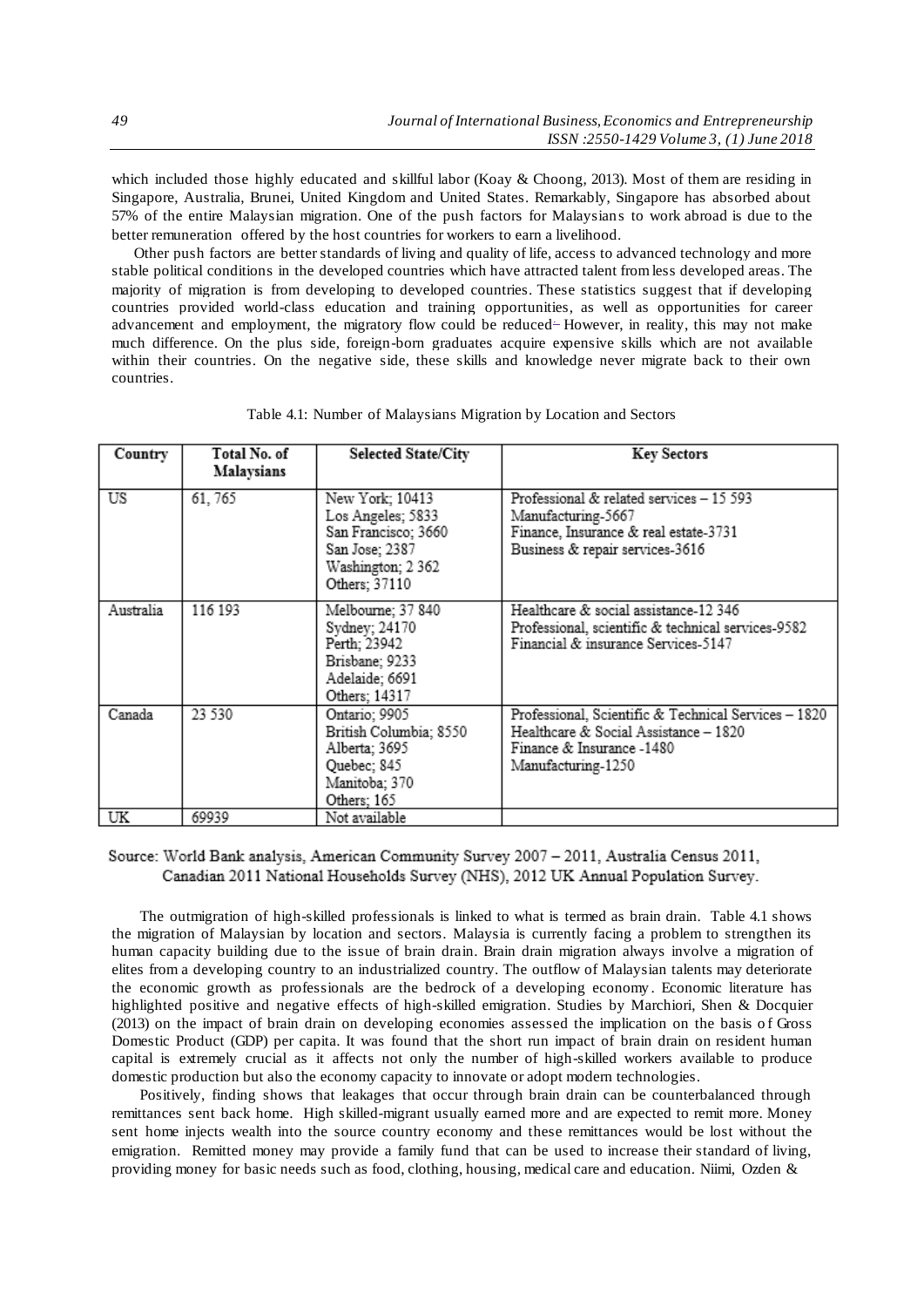Schiff (2008) studied whether remittances actually increase with migrant's level of education. Skilled migrants tend to have higher income and can afford to send more remittances to their families at home. Hence, they tend to come from better families whose demand for remittances is lower relative to poorer ones. Thus, the net impact of an increase in migrants' level of education on remittances is ambiguous. Their study obtains unambiguous result regarding the relationship between migrant's education level and remittances flows. Their finding was that remittances decrease for migrants with tertiary education. Studies by Ngoma & Ismail (2013) examine the short run and long run impact of skilled migration rates on human capital formation in migrants' source developing countries and found evidence on positive impact of migration of skilled workers through remittances sent back home.

The outflow of high skilled immigrants tends to lower the source country's employment level and thus has negative welfare implication for the source country. In the long term, the remittances inflow will potentially decline over time as high-skilled migrants might decide to settle permanently and bring their families to their host countries and hence tend to remit less in the long term. They are more likely to reunite with their families in the host countries and might migrate permanently. This situation is called "double whammy". Some studies suggested that incidence of double whammy happened for developing countries that is linked to lower remittances. The sending countries lose the skilled workers while these workers are not earning as much as they should or below their qualification. Finding by Mendoza (2013) shows little evidence that high -skilled migration is linked to lower remittances. The study was at macroeconomics and aggregate-level perspective and a data set on Philippines shows there is no double whammy and on contrary, more high -skilled migration appears to be linked to even higher remittances. It was found that country specific factors such as ties that keep migrants linked to their home country are important in explaining these possible patterns.

Hence, a "brain gain" programme is supposed to reverse this trend through a remigration of elites, who have acquired invaluable skills and experiences living in an industrialized country back to the home country . The Malaysian government has implemented many strategies and plans, involving huge capital outlay, under various government and non-government related agencies such as Ministry of Science, Technology and Innovation (MOSTI), Malaysian Development Corporation (MDC), Talent Corporation and others to try to lure back our top talents from abroad. Malaysia is very concerned about this issue and making concerted efforts to encourage the return of Malaysian professionals from abroad by launching programmes such as Returning Expert Program (REP), the Talent Acceleration in Public Service (TAPS) and the Scholarship Talent Attraction and Retention (STAR).

However, the response to these programmes might not be good owing to the fact that the benefits package of working abroad is much better than that of working in Malaysia. This can be seen when MOSTI launched its first brain gain programme in 1995 till 2000, which successfully attracted 94 scientists, of whom only one remains in Malaysia. The second brain gain scheme which was implemented from 2001 to 2004 was intended to attract 5000 talents a year. Unfortunately, only 200 took advantage of the offer. India and China were examples of successful countries that reverse brain drain to brain gain. Reverse brain drain can occur when the skilled workers and professionals return to their home countries after several years of experience working overseas.

There are many pull and push factors that contribute to the brain gain study. Below are the findings from Hoo, Siti Rohaida & Chai (2016) regarding factors influencing return intentions of Malaysia's professional diaspora.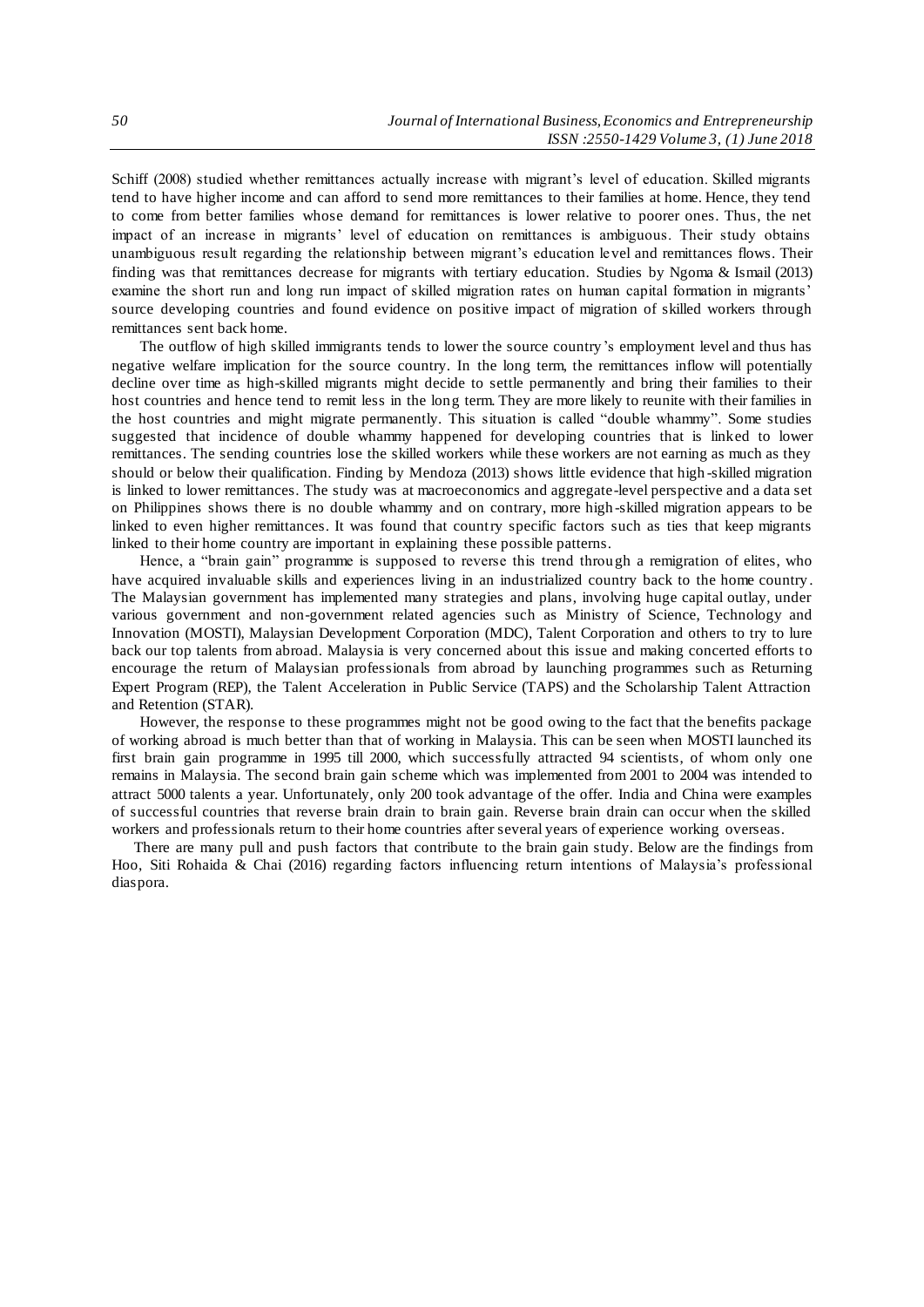| Table. Summary of factors that have the potential to immerice feturi intentions of Malaysia's diaspola |                                         |                                 |  |  |
|--------------------------------------------------------------------------------------------------------|-----------------------------------------|---------------------------------|--|--|
| Pull factors that have the potential                                                                   | Push Factors that have the potential to | Non-Pull and Push Factors that  |  |  |
| to influence return intentions                                                                         | influence return intentions             | have the potential to influence |  |  |
|                                                                                                        |                                         | return intentions               |  |  |
| Better employment conditions                                                                           | Economic instability and uncertainty    | Preference for Western          |  |  |
|                                                                                                        |                                         | lifestyle                       |  |  |
| Employment or job opportunities                                                                        | Unfavourable employment conditions      | Family ties                     |  |  |
|                                                                                                        |                                         |                                 |  |  |
| Enhanced quality of life                                                                               | Unemployment or underemployment         | Moral duty                      |  |  |
|                                                                                                        |                                         |                                 |  |  |
| Low level of corruption and police                                                                     | Social injustice                        | Religion                        |  |  |
| brutality                                                                                              |                                         |                                 |  |  |
| Access to modern technology                                                                            | Lack of safety and security             | Awareness of Talent             |  |  |
|                                                                                                        |                                         | Corporation                     |  |  |
| Better public transportation                                                                           | Poor living conditions                  | Attractiveness of incentives    |  |  |
|                                                                                                        |                                         |                                 |  |  |
| Political stability                                                                                    | Public mismanagement and corruption     |                                 |  |  |
| Democratic norms                                                                                       | Bureaucracy                             |                                 |  |  |
|                                                                                                        | Unsure political situation              |                                 |  |  |
|                                                                                                        |                                         |                                 |  |  |
|                                                                                                        | Autocratic norms                        |                                 |  |  |
|                                                                                                        |                                         |                                 |  |  |

Table: Summary of factors that have the potential to influence return intentions of Malaysia's diaspora

Source: Hoo, Siti Rohaida & Chai (2016)

#### **V. Conclusion**

It can be seen that the inflow of remittances into the ASEAN-5 countries including Malaysia is increasing from year to year especially through the formal channel due to increasing number of banks and non-banks that offer t services related to the sending of remittances. Remittances inflow do impact the recipient countries positively since it increases growth rate, reduce poverty, increase consumption and investment. Negatively, it will also result in 'Dutch disease' effect and reduce the number of labor of the country itself. The amount of inflow of remittances into Malaysia also depicts the increasing number of Malaysian staying outside the country which will also result in loss off skilled labor. This phenomenon is known as brain drain. Hence, Malaysia's drive to achieve its 2020 vision, that is moving towards the K-economy, would require the country to have sufficient skilled and professional workers.

Study reveals that remittance inflow could counter cycle the loss of skilled workers in the short run, but in the long run, when the migrants settled down in the country that they migrated, the country of origin will experience the state of "double whammy". Therefore, a more attractive program should be offered in order to attract back our skilled and professional citizens.

#### **References**

Abu Siddique et. al. (2010). Remittances and Economic Growth: Empirical Evidence From Bangladesh, India and Sri Lanka. Discussion Paper 10.27

Adams, Jr. R.&Cuecuecha, A. (2010). Remittances, Household Expenditure and Investment in Guatamela. World Development, doi: 10.1016/j.worlddev.2010.03.003

- Agbiboa,D.E. (2012), Offestting the Development Cost? Brain Drain and The Role of Training and Remittances.Third World Quaterly, 33: 9, pp. 1669-1683.
- Ajis, M.N, Keling, M.F, Shuib, Othman, Z. and Mokhtar, M (2014). The Dilemma of Managing Foreign Workers in Malaysia: Opportunities and Challenges. Global Journal of Human -Social Science: F, vol 14:4.